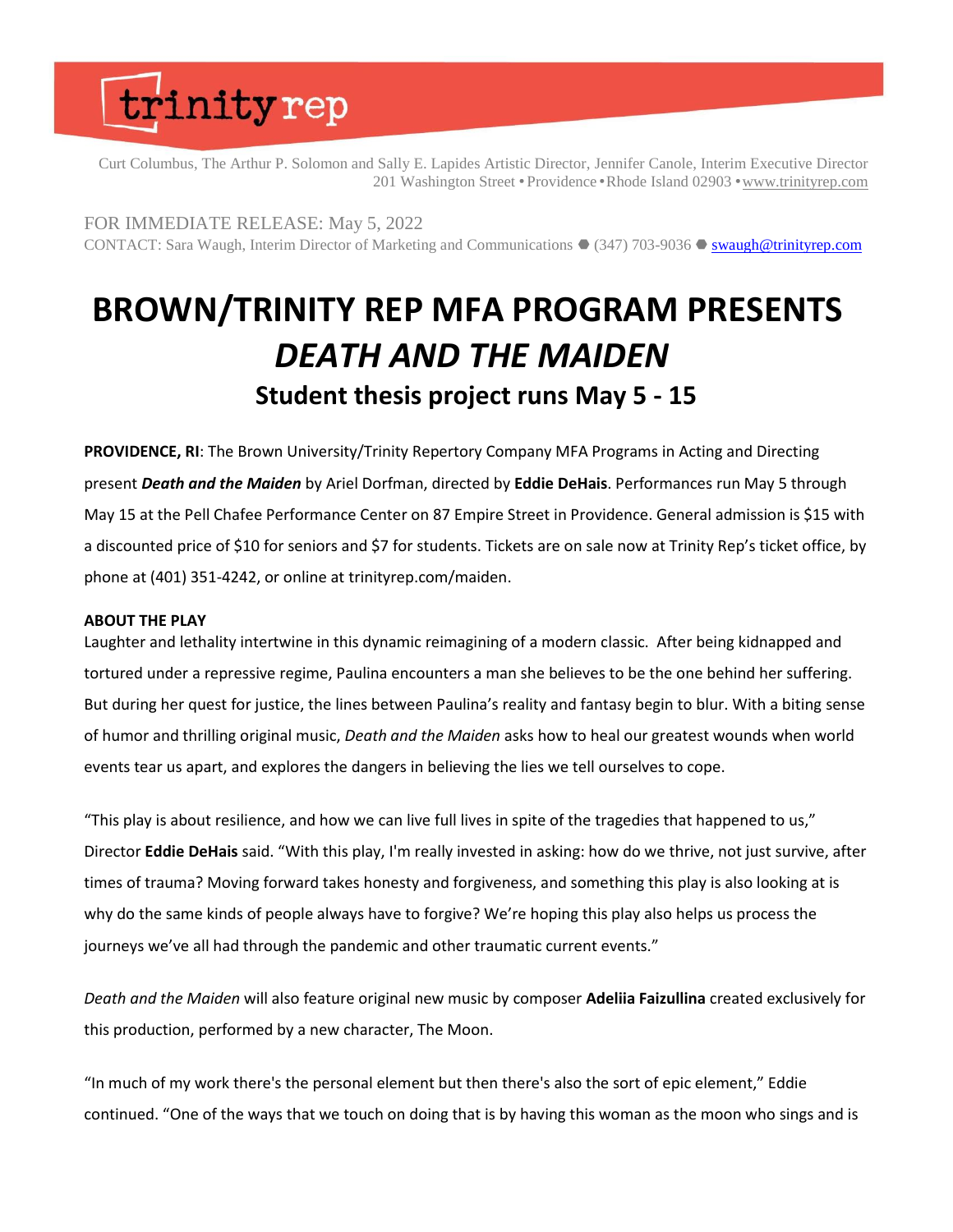# trinityrep

present like a force of nature, guiding us through this ritual in a way that I think will make the audience feel held."

### **CAST AND CREATIVE TEAM**

**Eddie DeHais** is a transgender French-American director, choreographer, writer, and visual artist, who creates space of rigorous collaboration, radical empathy, and unguarded joy to investigate the best and worst of humanity. They are Brown/Trinity Rep MFA Directing candidate where they directed *Who's Afraid of Virginia Woolf*, their own adaptation of *Macbeth!,* as well as many new works. Under their own production company, Eddie develops plays, dance, and installation work to showcase stories by queer, POC, disabled, and neurodivergent artists. They have worked with artists such as Anne Bogart, Annie-B Parson, Julian Boal, Claire Warden (IDI), Will Davis, Taibi Magar, and were an Assistant Director/SDCF Observer for Robert O'Hara's Macbeth at the Denver Center for the Performing Arts. Seattle credits include: Director of New Works for Café Nordo, Founding Artistic Director of DangerSwitch!, The Intiman, Book-it Repertory, the 14/48 Projects, Annex Theatre, Café Nordo, Ghost Light Theatricals, ArtsWest, and Live Girls. Chicago credits include assistant directing May Adrales at the Goodman Theatre and JoAnne Akalaitis at Court Theatre, as well as creating numerous devised clown pieces in theaters and bars across the city. Eddie received their degree in Theater & Performance Studies from the University of Chicago and studied clown and physical theater at L'École Clown et Comédie Francine Côté in Montreal.

Eddie will work alongside **Zoë Hurwitz** (scenic design),**Amanda Downing Carney** (costume design), **SeifAllah Salotto-Cristobal** (lighting design), and **Broken Chord**(sound design).  

The cast of this production features Brown/Trinity Rep alumni **Marcel Mascaró** (class of 2018) as Roberto and **Michael Rosas** (class of 2020) as Gerardo. Joining them are guest artists **Helena Tafuri** as Paulina and **Aliana de la Guardia** as The Moon.

The Brown/Trinity Rep MFA Programs provide a three-year professional training program under the auspices of an Ivy League university and Rhode Island's Tony Award-winning theater company. Brown University's Department of Theater and Performance Studies is internationally recognized for the quality of its faculty and instruction. Trinity Rep, with its deep tradition of resident artists, provides powerful artistic assets and creates a firm foundation for a new generation of theater artists.